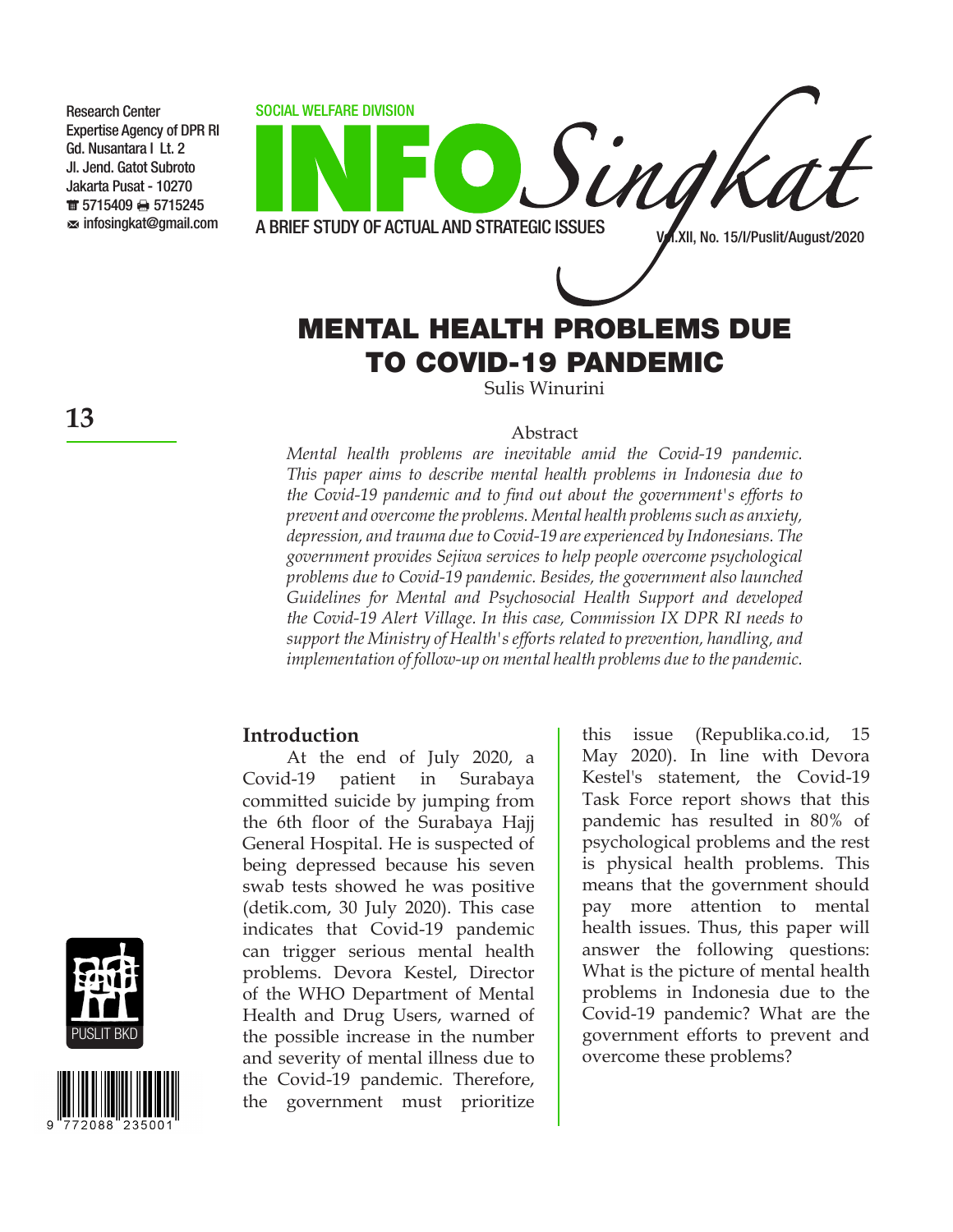## **Overview of Mental Health Due to the Covid-19 Pandemic**

A mental health survey through online self-examination conducted by the Association of Indonesian Mental Medicine Specialists (PDSKJI) on 1,552 respondents regarding anxiety, depression, and trauma shows that the largest number of respondents are women aged 14 to 71 years (76.1%). Most respondents came from West Java 23.4%, DKI Jakarta 16.9%, Central Java 15.5%, and East Java 12.8% (pdskji.org/home, 23 April 2020.

The survey showed that 63% of respondents experienced anxiety and 66% of respondents experienced depression due to the Covid 19 pandemic. Symptoms of anxiety are excessive worry about bad things, irritability, and difficulty getting relaxed. Meanwhile, symptoms of depression include sleep disturbance, lack of confidence, fatigue, lack of energy, and loss of interest. Furthermore, 80% of respondents have symptoms of post-traumatic psychological stress due to experiencing or witnessing unpleasant events related to Covid-19. 46% of respondents experienced severe post-traumatic psychological stress symptoms, 33% experienced moderate symptoms, 2% of respondents experienced mild symptoms, and 19% had no symptoms. The most prominent symptoms of post-traumatic stress are loneliness, vigilance, and caution. Meanwhile, further examinations of 2,364 respondents in 34 provinces showed results that were not significantly different from the previous examination. As many as 69% of respondents experienced psychological problems,

68% experienced anxiety, 67% experienced depression, and 77% experienced psychological trauma. There are 49% of respondents who experience depression even think about death (http://pdskji.org/ hom, May 14, 2020). This data shows that mental health problems (such as anxiety, depression, and trauma due to the Covid-19 pandemic) are serious problems experienced by Indonesians today.

### **Mental Health Risk Factors Due to the Covid-19 Pandemic**

The Covid-19 pandemic is a new source of stress for the world community today. Globally, there are four main risk factors for depression due to Covid-19 pandemic (Thakur and Jain, 2020). First, social distancing and isolation. The fear of Covid-19 creates serious emotional distress. The feeling of isolation due to the existence of various health protocols related to Covid can lead to a decline in mental health leading to depression and suicide. Referring to cases in India, the United States, Saudi Arabia, and the United Kingdom, the isolation during the Covid-19 pandemic likely contributed to suicide. For example, a Chinese student in Saudi Arabia committed suicide after being isolated in the hospital because he was suspected of being infected with Covid-19.

Second, economic recession. The Covid-19 pandemic has triggered a global economic crisis that is likely to increase the risk of occupational and economic suicide. Uncertainty, hopelessness, and worthlessness increase the suicide rate. In Germany, for example, the Minister of Finance committed

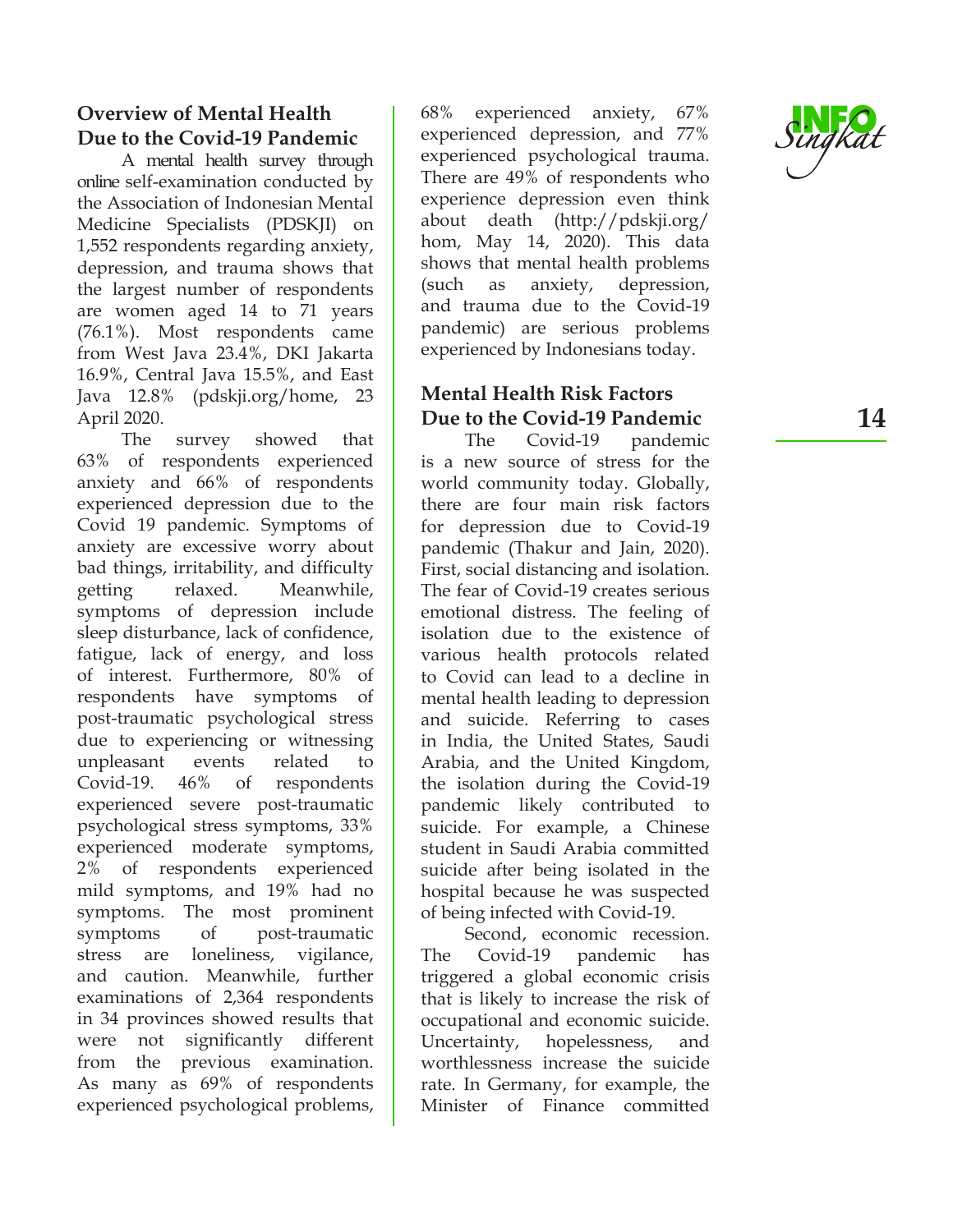

suicide at the end of March 2020 out of despair about the impact of Covid-19 on the German economy. In Indonesia, until July 31, 2020, the Ministry of Manpower recorded 2.14 million formal and informal workers were affected by the Covid-19 pandemic. Many experts assess the possibility of a recession in Indonesia in the third quarter of 2020 (July-September 2020) based on BPS data which shows a decline in Indonesia's economic growth to -5.32% in the second quarter of 2020 (April-June 2020) (Kompas.com, 3 August 2020).

Third, stress and trauma to health workers. Health care providers have the highest mental health risk during the Covid-19 pandemic. The stress comes from extreme stress, fear of contracting Covid, feelings of helplessness, and trauma from seeing Covid-19 patients who die alone. These factors lead to the risk of suicide for health workers. A survey of 2,132 nurses from all over Indonesia by the Department of Mental Nursing, the University of Indonesia Faculty of Nursing, and the Research Division of the Indonesian Mental Health Nurses Association (IPKJI) in April-May 2020 showed that more than half of health workers experience anxiety and depression, and are even thinking about suicide (Kompas, 4 August 2020: 1).

Fourth, stigma and discrimination. The stigma of Covid-19 can trigger suicides around the world. In India, for example, a man committed suicide after experiencing a social boycott and religious discrimination on suspicion of being infected with Covid-19. In Bangladesh, a man killed himself after being isolated

by a neighbor after being diagnosed with Covid-19. In Indonesia, health workers experience stigma and discrimination. The nurses (and their families) are excluded from the social environment, evicted, prohibited from taking public transportation, prohibited from getting married, and possibly divorce (Kompas, 4 August 2020: 1).

#### **Government Efforts to Prevent Mental Health Problems**

Mental health problems due to the Covid-19 pandemic are of concern to the government. At the end of April 2020, the Presidential Staff Office (KSP) together with the Ministry of Communication and Information Technology, the Ministry of Women and Children Empowerment (KPPA), the Ministry of Health, the Covid-19 Accelerated Handling Task Force, PT Telkom, Infomedia, and the Indonesian Psychological Association (HIMPSI) provided mental health psychology consultation services or psychology. This service serves to deal with the psychological pressure of the community due to the Covid-19 pandemic.

In its implementation, people who need psychological services contact hotline 119 ext 8. They will connect with volunteers from HIMPSI and have the opportunity to conduct counseling for 30 minutes. The three steps of psychological treatment provided are public education, initial psychiatric consultation, and mentoring. In Batch 1, 162 Sejiwa service volunteers were consisting of Indonesian psychology practitioners. 17,088 calls contacted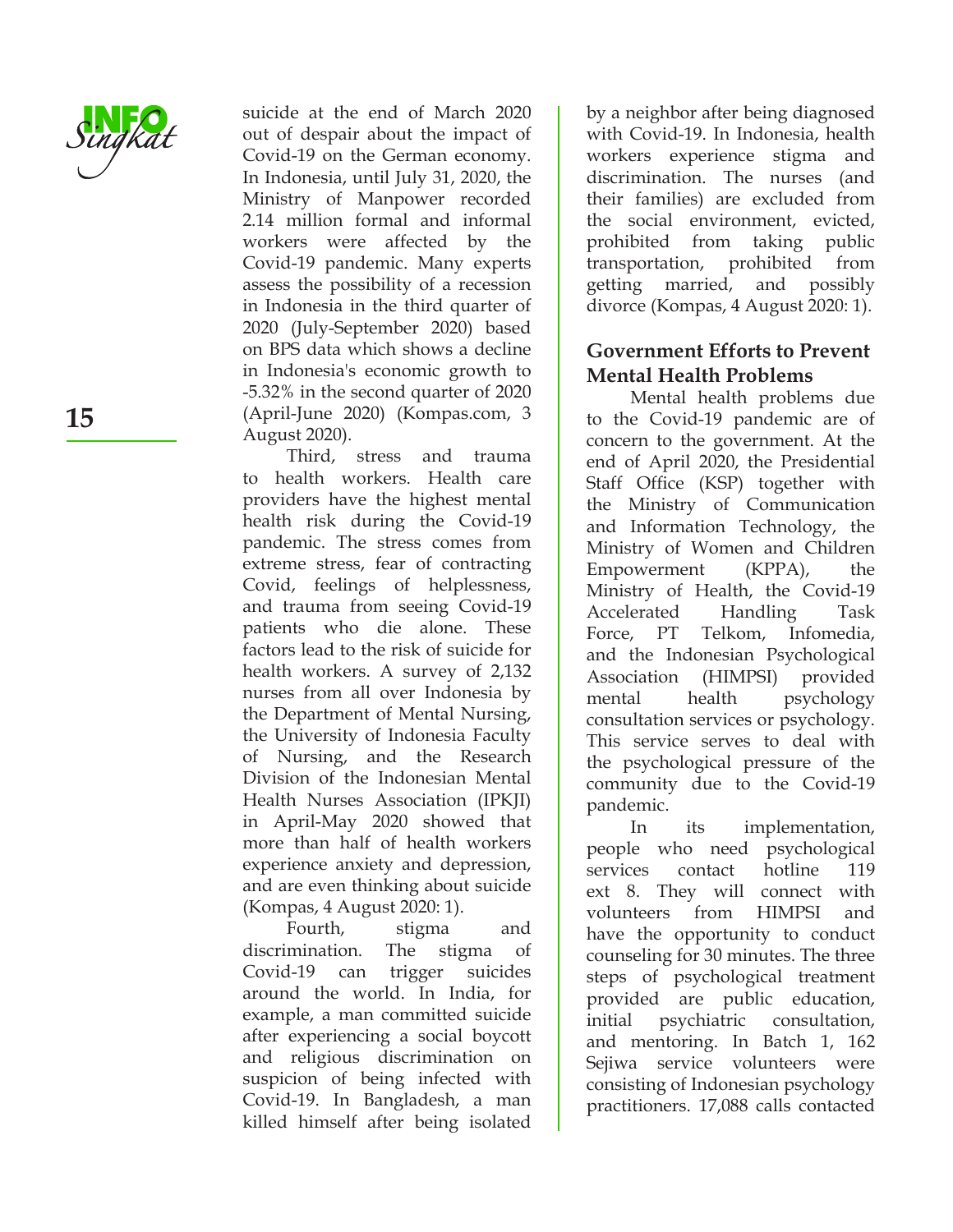Sejiwa from 29 April 2020 to 28 May 2020. 14,916 calls were successfully received by officers and 1,366 complaints received by volunteers (HIMPSI, 2020).

As a preventive effort, the government through the Ministry of Health launched a Guidebook for Mental and Psychosocial Health Support due to the Covid-19 Pandemic which refers to WHO policies. This book is a reference for the central government and local governments in taking preventive measures, handling and implementing follow-up actions in the mental and psychosocial health sector due to the Covid-19 pandemic. To be optimal, the Ministry of Health seeks to involve the community through the Covid-19 Alert Village. It refers to a village having readiness resources and the ability to deal with health problems, both physically and mentally, independently. These villages have smaller Siaga Sehat Jiwa groups in the community to improve synergy across professions, from the provincial and district health offices to public health centers. Here, clinical psychologists educate and provide practical skills guidance to the community so that they can apply the principle of mentoring independently. This is a comprehensive step, involving cross-sectoral, private, and community sectors, so that it can be a strategy for preventing and resolving mental health problems due to Covid-19.

### **Closing**

Mental health problems such as anxiety, depression, and trauma due to Covid-19 are felt by most Indonesians. Some of the main risk factors are social distancing and isolation, economic recession, stress and trauma to health workers, and stigma and discrimination. In response to this problem, the government launched the Sejiwa service to help deal with the psychological threat of the community due to Covid-19. Also, the government has launched a Mental Health and Psychosocial Support Guidebook due to the Covid-19 Pandemic and is working to develop the Covid-19 Alert Village.

### **Reference**

- "Indonesia Menuju Resesi", 5 of august 2020, https:// j e o . k o m p a s . c o m / indonesia-menuju-resesipertama-sejak 1998#utm\_ source=kompas.com&utm\_  $m$  e d i u m = k g n o t i f & u t m  $$ campaign=updatepertumbuhan-ekonomikuartal-ii-2020-terendahsejak-1999-indonesiamenuju-resesi&message\_ id=22685a32-7fd5-4c01-b5cf-1c16e2fb8f1a&received\_ count=1, accessed on 5 of August 2020.
- "Layanan Psikologi Sehat Jiwa (Sejiwa) 119 Ext 8 HIMPSI",2 Juni 2020, https://mpsi. untag-sby.ac.id/backend/ uploads/pdf/Simposium\_IPS\_ HIMPSI\_2020.pdf, accessed on 5 of august 2020.
- "Masalah Psikologis di Era Covid-19", http://pdskji.org/ home, accessed on 4 of august 2020.
- "Pasien Covid-19 di Surabaya Bunuh Diri Diduga Stres 7



**16**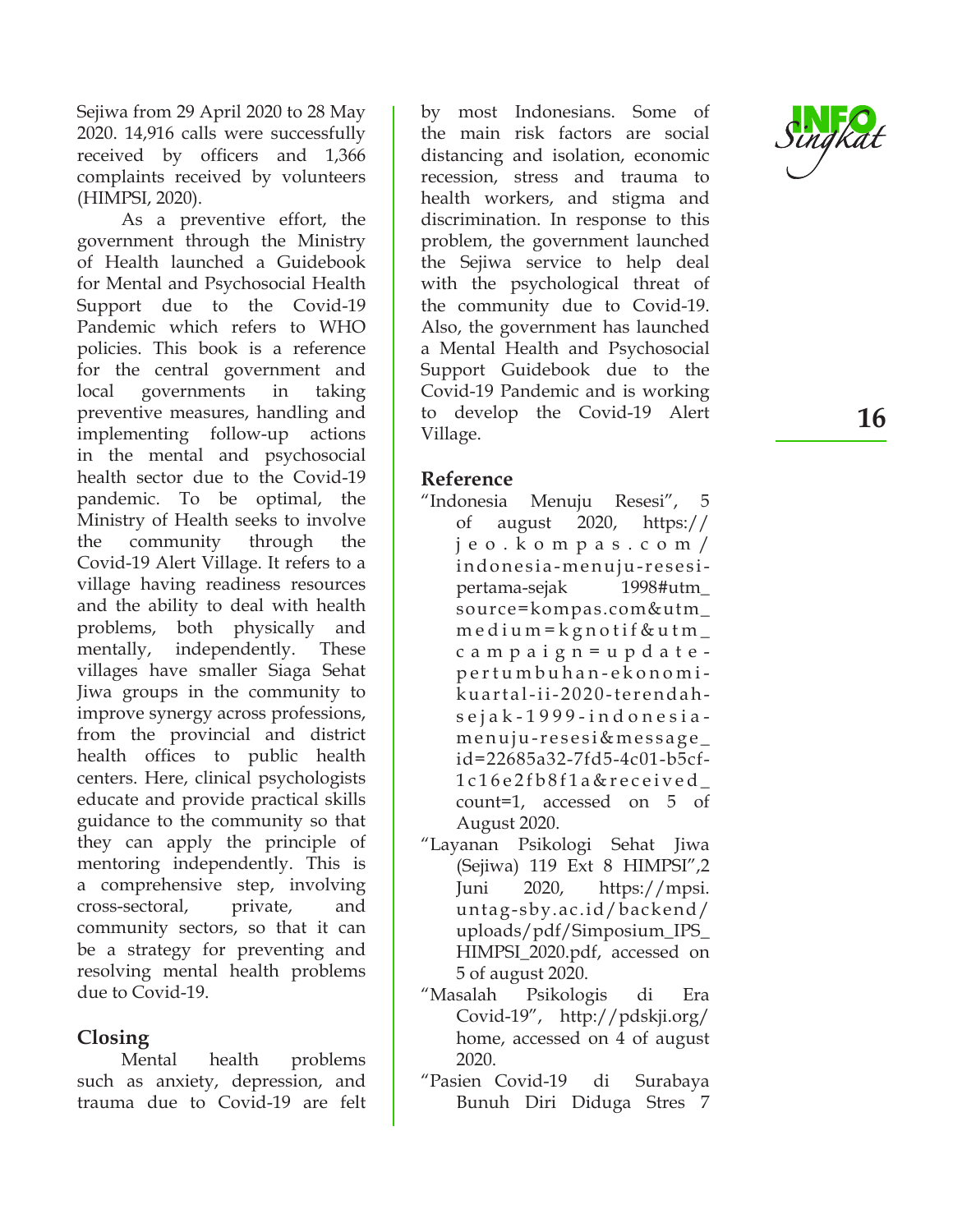

- Kali Swab Hasilnya Positif", 30 of July 2020, https:// news.detik.com/ beritaj a w a - t i m u r / d - 5 1 1 4 2 1 3 / pasien-covid-19-di-surabayabunuh-diri-diduga-stres-7-kaliswab-hasilnya-positif, accessed on 5 of august 2020.
- "Penerapan DKJPS Covid-19 Perlu Kolaborasi Semua," 6 of May 2020, riau.antaranews.com/ nasional/ berita/ 1471641 / kemenkes- penerapandkjps-covid-19-perlukolaborasi-semua-pihak?utm\_ source=antaranews&utm\_ medium=nasional&utm\_ c a m p a i g n = a n t a r a n e w s, accessed on 5 of august 2020.
- "Perawat Alami Depresi dan Stigmatisasi", Kompas, 4 of august 2020, p. 1.
- "Sebanyak 7500 Orang Menghubungi Layanan Sejiwa Dalam 12 Hari", 14 Mei 2020,https://www. m e d c o m . i d / r o n a / kesehatan/0k80mxWke ban yak-7 - 50 0- o ra ngmenghubungi-layanan-sejiwadalam-12-hari, accessed on 4 of august 2020.
- "Sejiwa", https://www.indotelko. com/read/1589862280/telkom-

sejiwa, accessed on 4 of august 2020.

- "Sejiwa, Layanan Konseling Untuk Sehat Jiwa", 30 of April 2020, h ttp s : / / i n d o n e s i a . go . i d / narasi/indonesia-dalamangka/ ekonomi/sejiwalayanan- konseling-untuksehat-jiwa, accessed on 4 of august 2020
- "Sepanjang Maret Juli Kemnaker Catat 214 Juta Pekerja Terdampak Covid-19", 5 of august 2020, https://nasional. kontan.co.id/news/sepanjangmaret-juli-kemnaker-catat-214 juta-pekerja-terdampakcovid-19, accessed on 5 of august 2020.
- Thakur, V., & Jain, A. (2020). Covid 2019 Suicides: A Global Psychological Pandemic. Brain, behavior, and immunity, No. 88, p. 952-953.
- "WHO Peringatkan Krisis Kesehatan Mental Selama Pandemi", 15 May 2020, https://republika.co.id/berita/ qab7hz459/who-peringatkankrisis-kesehatan- mentalselama-pandemi, accessed on 5 of august 2020.